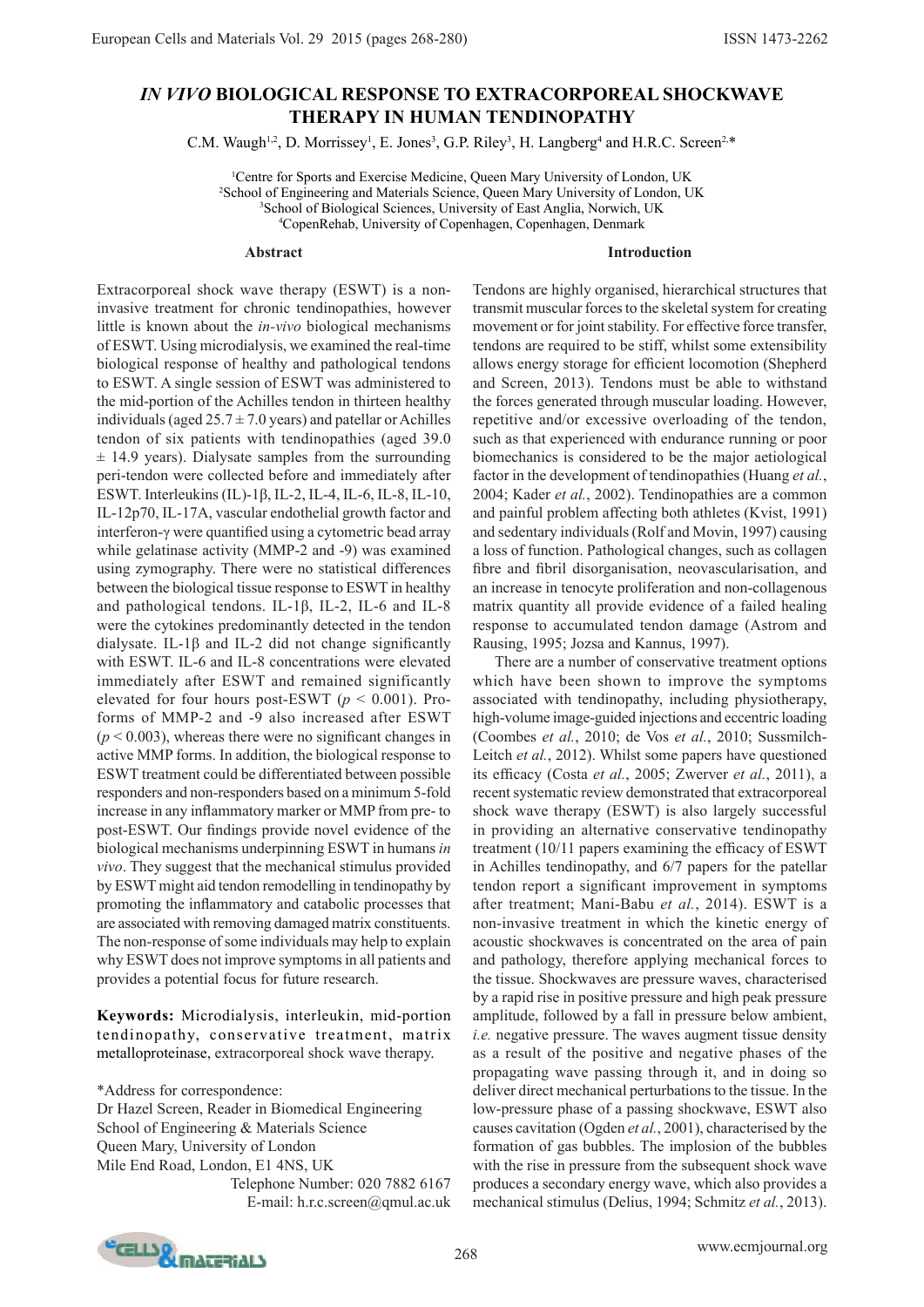The mechanical perturbations generated by ESWT are likely to be of key importance to its treatment effect; due to the mechanosensitive nature of tendon cells, the impact of ESWT on interstitial and extracellular processes are theorised to initiate tissue regeneration (Ogden *et al*., 2001).

*In vitro*, using explant models and cell culture techniques, ESWT has been shown to enhance angiogenesis (Chen *et al.*, 2004; Wang *et al.*, 2003), and increase tenocyte proliferation, collagen synthesis (Vetrano *et al.*, 2011), glycosaminoglycan (GAG) content, protein synthesis (Bosch *et al.*, 2009; Bosch *et al.*, 2007) and growth factors – such as transforming growth factor (TFG)-β1 – known to regulate tendon repair (Chen *et al*., 2004). It has also acted to decrease the presence of inflammatory cytokines (Han *et al.*, 2009). Although insightful, such approaches have significant limitations, as the physiological environment of the tissue is not maintained, and thus it is difficult to relate findings to the *in vivo* response. *In situ* studies, which maintain the tissue's physiological environment, have proven useful in assessing long-term structural changes resulting from ESWT treatment, such as potential reductions in tendon thickness (Wang *et al.*, 2007). However, they provide no information regarding the biological environment of the tissue, or the immediate biological response of the tissue to the treatment. To our knowledge, little is known about the biological effect of ESWT on tendon tissue *in vivo*. Therefore, the mechanisms associated with the positive effect of ESWT on Achilles tendinopathy are currently unclear.

Microdialysis can be used to examine the real-time biology of soft tissue intercellular spaces (Lonnroth *et al.*, 1987) and has been used extensively in recent years to enrich our understanding of matrix turnover and metabolic processes occurring at a local tendon level at rest (Andersen *et al.*, 2011), in response to mechanical loading (Koskinen *et al.*, 2004; Langberg *et al.*, 2002b), with injury (Alfredson *et al.*, 2002), and during injury repair processes (Ackermann *et al.*, 2013; Greve *et al.*, 2012). The aim of this study was to examine the metabolic response of normal and tendinopathic tendons to ESWT treatment and provide the first *in vivo* evidence of the biological mechanisms underpinning ESWT treatment outcomes. Specifically, we investigated the acute response of inflammatory cytokines associated with mechanical loading, repair processes and tenocyte health (John *et al.*, 2010; Thorpe *et al.*, 2015), and also matrix metalloproteases (MMPs), which are implicated in the homeostasis of tissue regeneration (Jones *et al.*, 2013; Riley *et al.*, 2002), for the purpose of improving our understanding of the mechanisms underlying observed effects.

### **Materials and Methods**

### **Ethical approval and participant information**

Institutional ethical approval was granted by the Queen Mary University of London ethics of research committee. The research was conducted in accordance with the Declaration of Helsinki guidelines. Thirteen participants with healthy tendons (herein referred to as 'healthy participants'; 7 men, 6 women, aged  $25.7 \pm 7.0$  years) were recruited from the university and general public by local and online advertisement. For inclusion into the study, healthy participants must not have had a previous tendinopathy or other tendon-related disorder (*e.g.* Haglund's deformity or patello-femoral pain). Six patient participants (6 men, aged  $39.0 \pm 14.9$  years) were recruited using leaflets displayed by local orthopaedic clinics and using an online advertisement published on a national running website. For inclusion into the study, patient participants were required to have an established (*i.e.* symptomatic for > 6 months) uni- or bi-lateral patellar or mid-portion Achilles tendinopathy, diagnosed by a suitably qualified healthcare professional. Patients were excluded from participation if they had received steroid, plateletrich plasma or high-volume image-guided injections in the previous 6 months, or had previous tendon surgery.

All participants were required to be aged between 18 and 65 years at the time of data collection and were screened for a history of systemic inflammatory conditions, anti-inflammatory medication prescriptions, and known allergy to or conditions contradicting the use of Lidocaine. All participants provided fully informed written consent and patient participants additionally completed a condition severity questionnaire (VISA-A or VISA-P for Achilles or patellar tendinopathy, respectively (Robinson *et al.*, 2001; Visentini *et al.*, 1998)) as a means of assessing pain and function. Data were collected from both tendons in some healthy participants, resulting in a total of 19 samples from the 13 healthy participants. For patient participants, data was collected from clinically pathological tendons only. Four patients had bilateral tendinopathy, leading to a total of 10 samples from the 6 patient participants. Patient and healthy participant demographics are presented in Table 1.

**Table 1**. Demographic information relating to healthy and patient groups.

| Group   | Subject $#$ | Age            | <b>Tendon</b> | Tendon # | <b>VISA</b> score        | <b>MMP</b> |
|---------|-------------|----------------|---------------|----------|--------------------------|------------|
| Healthy | 1-8         | $24.4 \pm 1.6$ | Achilles      |          | $\overline{\phantom{a}}$ |            |
|         | $9 - 13$    | $27.2 \pm 9.9$ | Achilles      |          | $\overline{\phantom{a}}$ |            |
| Patient | $1 - 3$     | $51.4 \pm 8.7$ | Achilles      |          | $61.3 \pm 8.3$           |            |
|         | $4-6$       | $26.7 \pm 3.9$ | Patellar      |          | $41.0 \pm 11.5$          |            |

<sup>1</sup>A number of healthy participants consented to sampling from both tendons, and some patient participants had bilateral tendinopathy, so both number of participants and number of sample tendons are indicated for each group.

2 VISA-A or VISA-P scores are provided for Achilles and patellar tendinopathy participants, respectively.

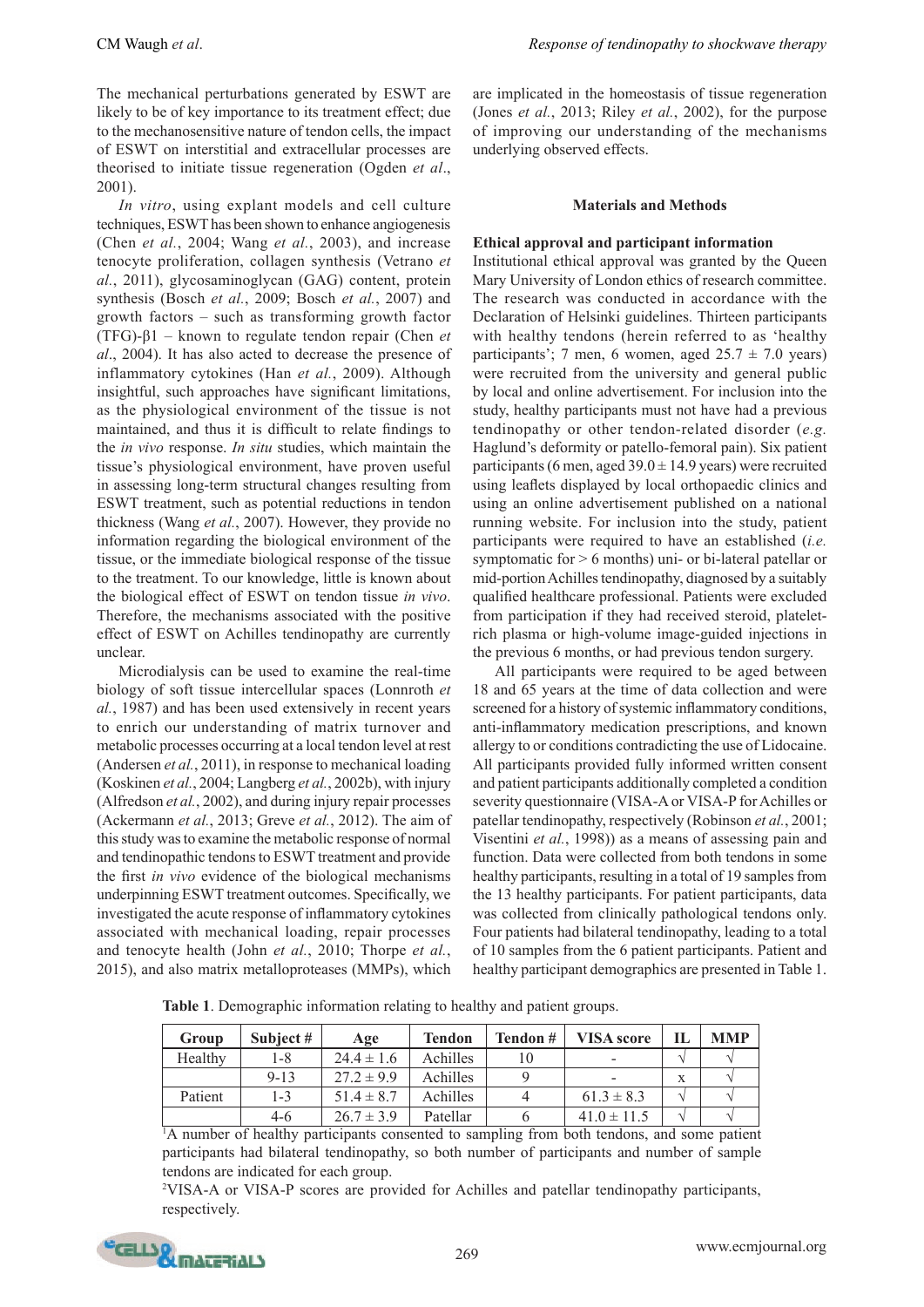

**Fig. 1.** Schematic of protocol. Black arrows represent sampling time points.

## **Experimental protocol**

Participants were instructed not to ingest anti-inflammatory drugs or partake in heavy exercise over the 48 h period prior to testing. All experiments started at approximately 09.00 hours, and are shown schematically in Fig. 1. Participants lay prone (Achilles) or were seated (patellar) while the microdialysis probe was inserted. Due to a possible immediate biological response of the tissue to the trauma of the microdialysis probe insertion (Langberg *et al.*, 1999), a 60 min wait period was introduced prior to commencing dialysate collection. From this point, dialysate was continually collected, and pooled over 30 min intervals to provide sufficient sample for analysis. Dialysate from 60- 90 min provided the baseline samples for MMP analysis; dialysate from 90-120 min provided the baseline sample for cytokine analysis. ESWT was administered to each tendon mid-portion (mean treatment size of  $1-2$  cm<sup>2</sup>) in a single session using a British kite-marked device (Swiss DolorClast**®** Classic, Electro Medical Systems, Nyon, Switzerland) and radial hand piece. Treatment was given perpendicular to the longitudinal tendon axis without anaesthesia and consisted of 2500 impulses administered at 8 Hz. The total energy delivered was 160 mJ/mm. After ESWT treatment, dialysate was collected every 60 min for the following 4 h. Achilles participants remained prone with the ankle joints in a relaxed neutral position (70-80°) throughout dialysate collection. For effective ESWT administration, the ankle was briefly moved to ~85**°.** Patellar participants sat in Fowler's position with a minimally flexed, supported knee (160-170°), for both dialysate collection and ESWT administration.

## **Microdialysis**

The details of the procedure were based on the technique as described by Lonroth *et al*. (1987). Positioning the microdialysis catheters (Langberg *et al.*, 2001) entailed a bilateral procedure under strict aseptic technique. For healthy participants, the skin either side of the free Achilles tendon was anaesthetised using subcutaneously injected Lidocaine (0.4-0.7 mL, 20 mg/mL), approximately 25 mm proximal to the calcaneal bone. For patient participants, the skin either side of the site with most pain and/or tendon thickening on palpation, depending on proximity to bony structures, was anaesthetised irrespective of the tendon type. Under ultrasound guidance (Voluson-I, GE Medical, Zipf, Austria), the active part of the microdialysis catheter was positioned in the peritendinous space (ventral to the Achilles tendon and superior to the patellar tendon). A high-precision fixed rate infusion pump (CMA 402, CMA Microdialysis AB, Kista, Sweden) perfused the catheter with sterile lactated Ringer's solution at a rate of  $2 \mu L$ / min (Langberg *et al*., 2001). The dialysate fluid obtained from the probe outlet was collected in a centrifuge tube connected to the outlet tubing. Dialysate samples were immediately stored at -80 °C until further analysis.

## **Dialysate analysis**

The profiles of interleukin (IL)-1β, IL-2, IL-4, IL-6, IL-8, IL-10, IL-12p70, IL-17A, vascular endothelial growth factor (VEGF) and interferon (IFN)-γ were quantified by a cytometric bead array (healthy – human flex set, patient – human enhanced sensitivity flex set; BD Biosciences Pharmingen, San Diego, CA, USA). Samples were diluted 1:2 (vol/vol) before analysis. Briefly, samples and standards were incubated first with capture beads, and then detection reagents, to form sandwich complexes for each detectable cytokine. The complex formed for each cytokine could be differentiated based on its unique fluorescence characteristics, which were identified and quantified using flow cytometry (Accuri™ C6 and CFlow software, BD Biosciences Pharmingen).

Gelatin zymography was used to quantitate the relative amounts of MMP-2 and MMP-9 activity at baseline, and also 1, 2 and 4 h after ESWT treatment. Zymography was performed using a 10 % sodium dodecyl sulphate (SDS) polyacrylamide gel containing 1 mg/mL gelatin, overlain with 5 % stacking gel. Samples were mixed 3:1 (vol/vol) with non-reducing loading buffer (200 mM Tris pH 6.8, 4 % SDS, 0.1 % Bromophenol blue, 40 % glycerol) and 20 µL loaded in each well. Electrophoresis was carried out at 150 V until the dye front had reached the bottom of the gel. Gels were rinsed twice in 2.5 % Triton X-100 and incubated in a development buffer (50 mM Tris pH 7.5, 5 mM CaCl<sub>2</sub>) at 37 °C for 36 h. Gelatinase activity was revealed by negative staining with Coomassie Brilliant Blue. MMP-2 and MMP-9 standards (R&D Systems Europe Ltd, Abingdon, UK) were used as positive controls for gelatinase activity identification, and precision plus protein™ standard (Bio-Rad Laboratories, Hercules, CA, USA) was run on each gel to provide approximate protein sizes. 0.1 mM Ethylenediaminetetraacetic acid (EDTA) was added to the loading buffer, and 1 mM EDTA added to the development and rinse buffers of duplicate gels, to inhibit MMP activity on samples loaded onto the second gel, thus acting as a control. Gels were scanned with a Li-Cor Odyssey scanner (Lincoln, NE, USA). Images were inverted and semi-quantitative densitometry performed using Image-J (NIH, Bethesda, MD, USA).

## **Statistical analysis**

Data analysis was conducted with IBM SPSS version 20.0 (IBM Corp, Armonk, NY, USA). All data are presented as

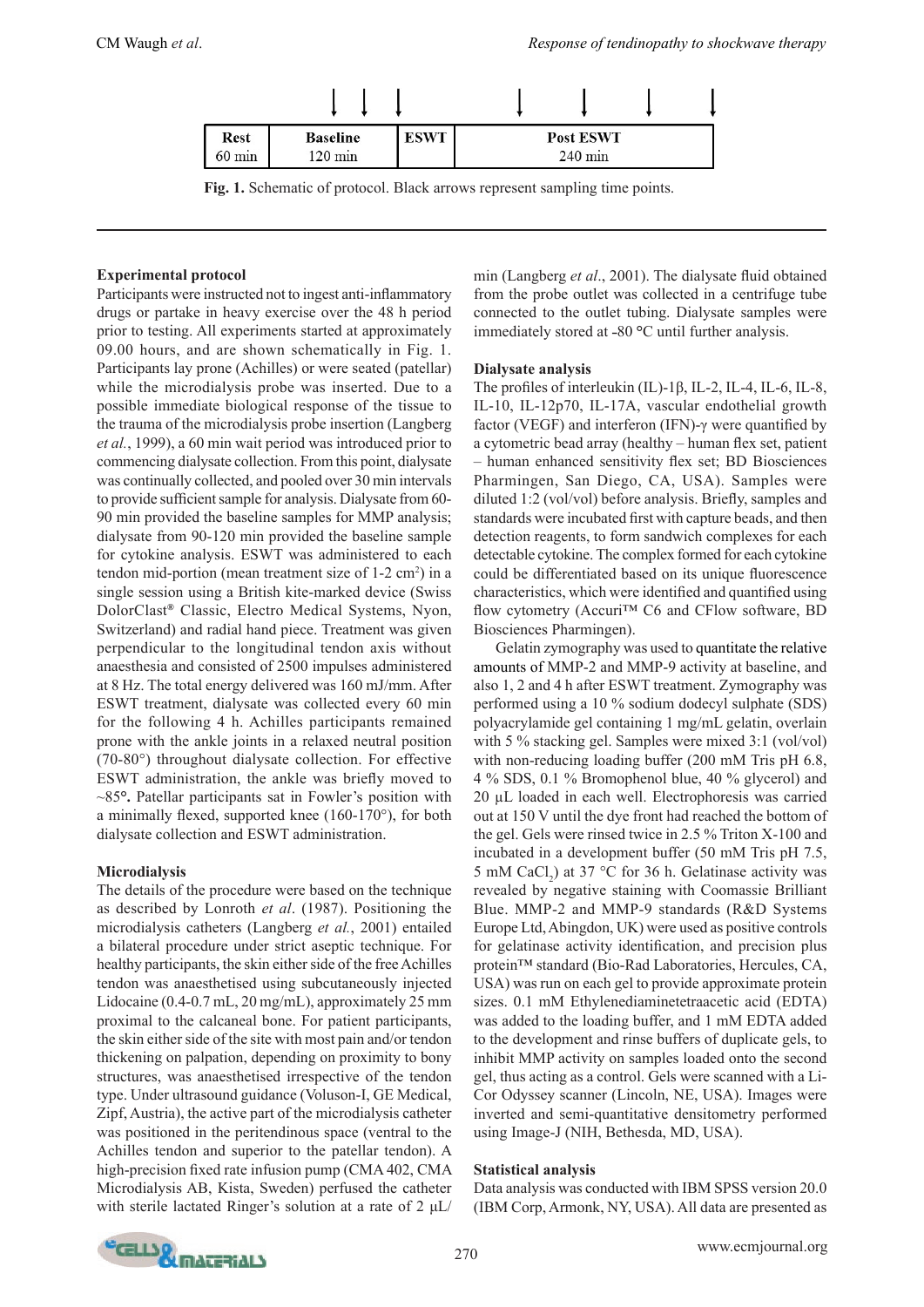means ± standard error of the mean unless otherwise stated. Statistical analyses relating to the examination of cytokines were performed on data collected from 10 patient tendons and the first 10 healthy participant tendons that data were collected from (Table 1). For the purposes of calculating mean concentrations and performing statistical tests on the generated data set, analyte concentrations from dialysate samples found to be lower than the detection limit were set to the theoretical detection limit as described in the flex set data sheet (Ackermann *et al*., 2013). To allow a comparison of analyte concentrations between groups, the detection limits for the standard flex set were adopted for all samples. Detection thresholds for each cytokine were as follows: IL-1, 1,260 fg/mL; IL-2, 210 fg/mL; IL-4, 7,290 fg/mL; IL-6, 970 fg/mL; IL-8, 920 fg/mL; IL-10, 780 fg/mL; IL-12, 9,600 fg/mL; IL-17, 11,350 fg/mL; IFN-γ, 9,300 fg/mL and VEGF, 2,200 fg/mL. Cytokine concentration data were log-transformed to control for heteroscedasticity. Baseline cytokine concentrations were compared between healthy and patient tendons using independent *t*-tests. Two-way analyses of variance (ANOVA) with repeated measures were used to examine each cytokine with respect to time (pre-ESWT and 1, 2, 3, 4 h post-ESWT) and group (healthy, patient). In the case of significance, a one-way ANOVA was performed for each dependent variable, followed by Bonferroni *post hoc* tests to identify the location of the significant differences between groups. Statistical significance was accepted at  $p < 0.05$ .

Statistical analyses relating to the examination of MMP activity were performed for data collected from 10 patient tendons and 19 healthy participant tendons (Table 1). Protein bands were identified as zymographic activity by comparing to the positive control standards and protein size ladder on each gel. To compare baseline MMP activity between groups, the relative density (*i.e.* intensity) of each protein band expressed at baseline was calculated as the fold-change in density from that of the 9 µL MMP-2 and MMP-9 standards  $(1 \text{ ng/µL})$  run on each gel (a relative density of 1). Baseline MMP activity was compared between groups using a Mann-Whitney U test. The relative density of each protein band relating to a single data set was then calculated as the fold-change in density from that of the baseline sample. Friedman test for non-parametric data was used to compare each MMP before and 1, 2 and 4 h after ESWT for each group. In the case of significance, Wilcoxon's signed rank tests were used to identify where differences were located. Statistical significance was accepted at  $p < 0.05$ .

#### **Results**

#### **Inflammatory cytokines**

IL-1β, IL-2, IL-6 and IL-8 were detected in both healthy and patient tendons. Low levels of IL-10 and IFN-γ were detected in some patient tendons (40 % and 30 % detection rate, respectively), but not in healthy tendons; all other cytokines investigated were below detection levels or not present in the dialysate. Due to low detection rates of IL-10 and IFN-γ, statistical analysis was performed on IL-1β, IL-2, IL-6 and IL-8 only. Independent *t*-tests performed on baseline cytokine concentrations demonstrated a significant lower concentration of IL-2 in patients than in healthy tendons pre-ESWT ( $p = 0.005$ ); there was no significant difference in baseline concentrations of IL-1, -6 or -8  $(p=0.123-0.208$ , Fig. 2a). Results of the repeated measures ANOVAs established that there were no time-by-group interactions for any cytokine examined. There were main



**Fig. 2. a**) Mean (+SD) concentration of interleukin (IL)-1β, 2, 6 and 8 exhibited by healthy (grey bars, *n* = 10) and patient (black bars,  $n = 10$ ) tendons at baseline, and **b**) MMP expression exhibited by healthy (grey bars,  $n = 18$ ) and patient (black bars,  $n = 10$ ) tendons at baseline. MMP expression was calculated relative to the densities of 9  $\mu$ L MMP-2 and -9 standards (1 ng/ $\mu$ L) run on each gel, determined using densitometry. \*  $p < 0.05$ .

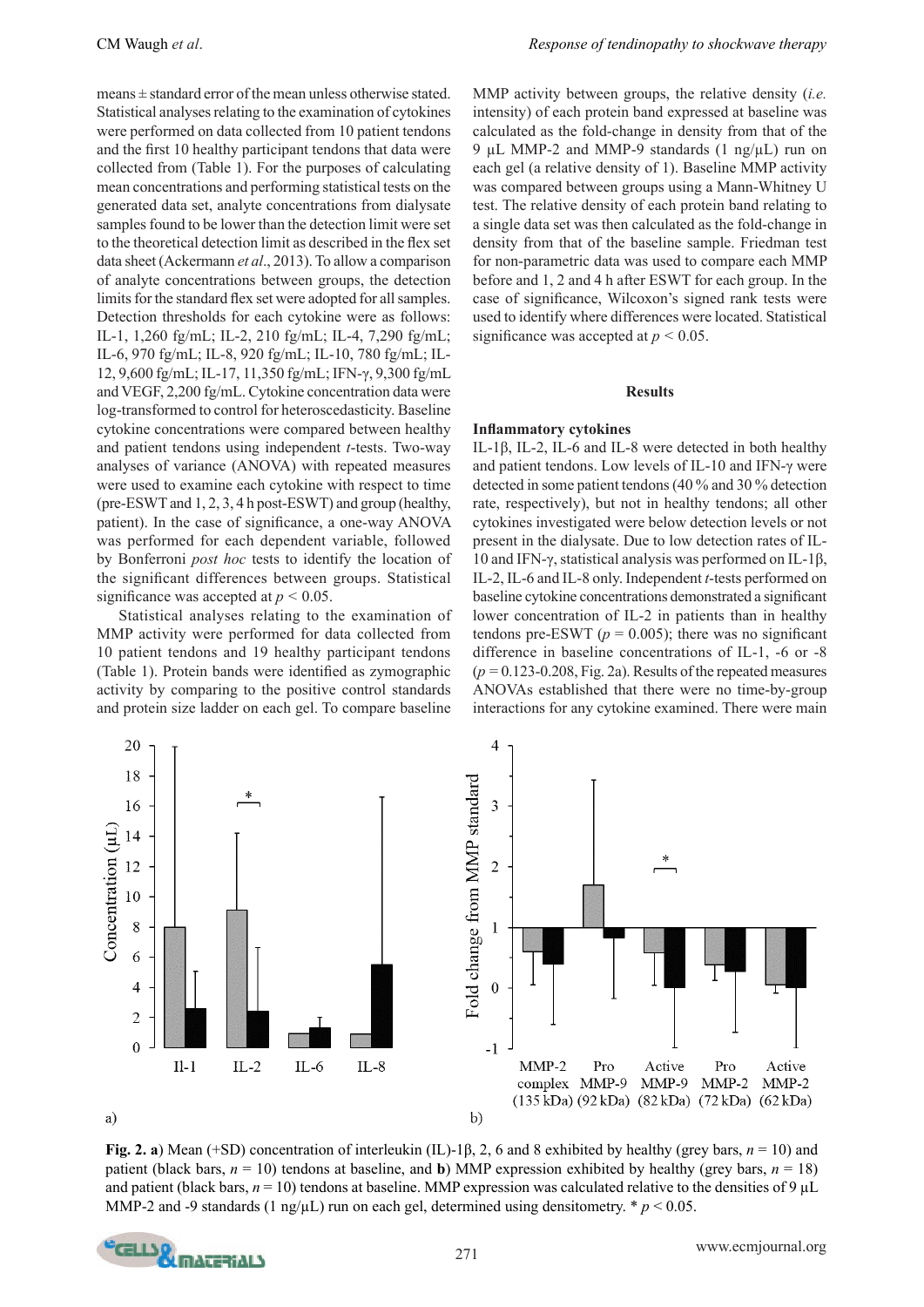

**Fig. 3.** Concentration of interleukin (IL)-1β, 2, 6 and 8 before and 1, 2, 3 and 4 h after ESWT in healthy (filled diamonds, *n* = 10) and tendinopathic (open diamonds, *n* = 10) tendons. IL-6 and IL-8 demonstrate significantly elevated concentrations post-ESWT when compared with pre-treatment concentrations and remained significantly elevated 4 h post-ESWT. \* Different from baseline value (*p* < 0.05); † different from baseline (*p* < 0.1); § different from post 1 h ( $p$  < 0.05);  $\ddagger$  different from post 1 h ( $p$  < 0.1); # different from post 2 h ( $p$  < 0.05). Black and grey symbols refer to patients and healthy groups, respectively.

effects of time for IL-1β (F(1,18) = 2.754, MSE = 0.429,  $p = 0.034$ ), IL-6 (F(1,18) = 29.745, MSE = 20.116,  $p < 0.001$ ) and IL-8 (F(1,18) = 24.990, MSE = 14.653,  $p < 0.001$ ), but not for IL-2 (F(1,18) = 1.005, MSE = 0.185,  $p = 0.411$ ). The individual ANOVA results demonstrated elevated levels of IL-6 and IL-8 post-ESWT for both healthy ( $p = 0.001$ ) and patient tendons ( $p = 0.001$ ) and concentrations remained significantly elevated 4 h post-ESWT (Fig. 3). The main effect of time for IL-1β was not demonstrated when groups were analysed separately.

### **Matrix metalloproteinase activity**

MMP-2 activity was detected at ~135, 72 and 62 kDa. MMP-9 activity was detected at 92 and 82 kDa (Fig. 4). EDTA inhibited all MMP activity, confirming that bands seen on the zymogram were a result of MMP activity. Pro-MMP forms were more strongly detected than active forms. Densitometry data from baseline dialysate samples

demonstrated significantly lower gelatinase activity of MMP-9 (82 kDa) in the patient group ( $U = 24$ ,  $p = 0.001$ ) pre-ESWT; there were no differences in MMP activity at any other molecular weight between groups (Fig. 2b). MMP-2 complex (135 kDa) and pro-MMP-9 (92 kDa) activity were significantly elevated post-ESWT relative to baseline in both healthy and patient groups (135 kDa,  $\chi$ 2(3) = 14.200,  $p = 0.003$ ; 92 kDa,  $\chi$ 2(3) = 17.325,  $p = 0.001$ , whereas pro-MMP-2, and active MMP-2 and -9 did not change significantly at any time point after ESWT (Fig. 5). The large within-group variability in MMP data, which may be responsible for the lack of detectable changes at certain time points, appears to be a result of a response or non-response to ESWT. Responders were defined as exhibiting a minimum 5-fold increase in any MMP at any time point post-ESWT when compared to baseline values (response rate of 22 % and 60 % in healthy and patient tendons, respectively; Fig. 6).

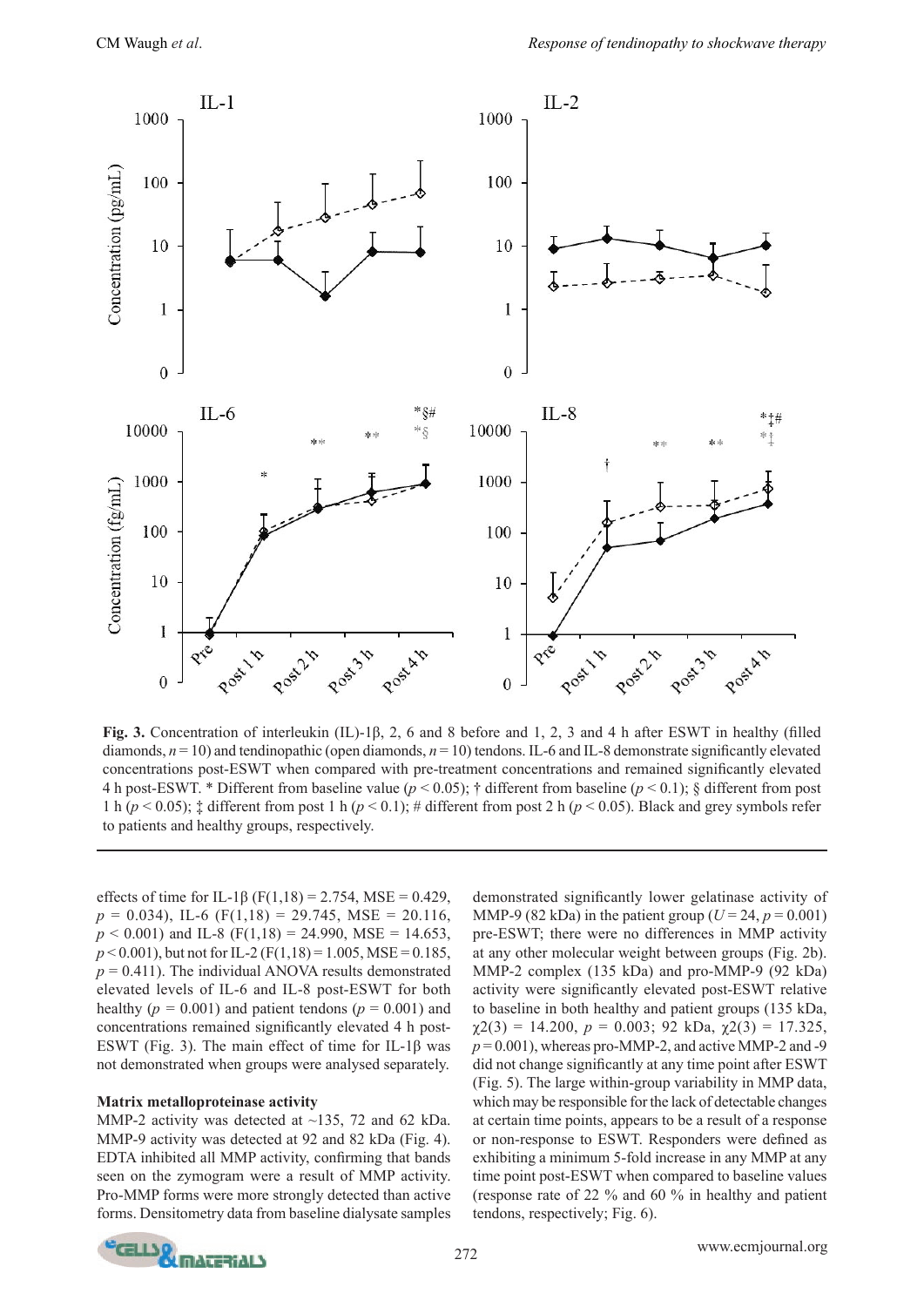The present study demonstrates an immediate and significant increase in some inflammatory and metabolic markers in response to ESWT in both healthy and pathological tendons. To our knowledge, these findings are the first to document the immediate *in vivo*, biological response of both healthy and pathological tendons to ESWT, and provide a novel insight into the mechanisms underpinning the effect of ESWT when used as a treatment for non-insertional tendinopathies, showing distinct molecular responders and non-responders based on a single session of ESWT.

#### **Inflammatory cytokines**

Inflammatory cytokines IL-1β, IL-2, IL-6 and IL-8 were detected in both healthy and patient tendons. No other cytokines were detected in healthy tendons, whilst low levels of IL-10 and IFN-γ were detected in some patient tendons. These resting cytokine profiles are largely in keeping with those reported by Ackermann *et al*. (2013) for healthy tendons, although their study reported a mean concentration of 2.5 pg/mL for IL-10 in healthy tendons which is significantly greater than the detection threshold for IL-10 in the current study (0.78 pg/mL). Cytokines can have a potent effect, even at picomolar concentrations (Dakin *et al.*, 2014). Although this may represent a genuine difference between the participants recruited to each study, Ackermann *et al*. used the contralateral tendon of patients with uni-lateral Achilles tendinopathy as their healthy tendon comparison, so may have seen a contralateral effect, due to the study's within-subject design (Andersson *et al.*, 2011).

Resting levels of IL-2 were significantly lower in patient tendons than healthy tendons in the current study,



**Fig. 4.** Example zymogram. The protein size ladder is situated in the leftmost column followed by the results of the MMP standards in columns 2-5 and microdialysis samples in columns 6-9.

similar to the down-regulation of IL-2 seen in degenerative rat supraspinatus tendons (Millar *et al.*, 2009). IL-2 is a pro-inflammatory mediator, produced and stored by T-cell lymphocytes. Although there is little other evidence of the direct involvement of IL-2 in tendinopathy, T-cells are important in the onset of several inflammatory diseases. Despite the on-going debate regarding inflammation in tendinopathy (Rees *et al.*, 2014), we might speculate that lower levels of IL-2 in chronic tendinopathy patients reflects a reduced T-cell presence in comparison to healthy tendons – although there is evidence to suggest the opposite may be true (Schubert *et al.*, 2005). There were no differences in the concentrations of IL-1, -6 or -8 between groups at baseline. This finding is not altogether surprising given the lack of consensus from published literature on the topic. For example, IL-1β may be increased (Gotoh *et al.*, 1997; Hosaka *et al.*, 2002) or show no difference (Ackermann *et al*., 2013; Pingel *et al.*, 2012) in tendinopathy compared to



**Fig. 5.** Fold change in matrix metalloprotease (MMP) expression before and after a single session of ESWT in healthy  $(n=18)$  and patient  $(n=10)$  tendons. Expression relative to a baseline expression of 1. \* Different from baseline value (*p* < 0.05); § different from post 1 h (*p* < 0.05); ‡ different from post 1 h (*p* < 0.1); # different from post 2 h (*p* < 0.05).

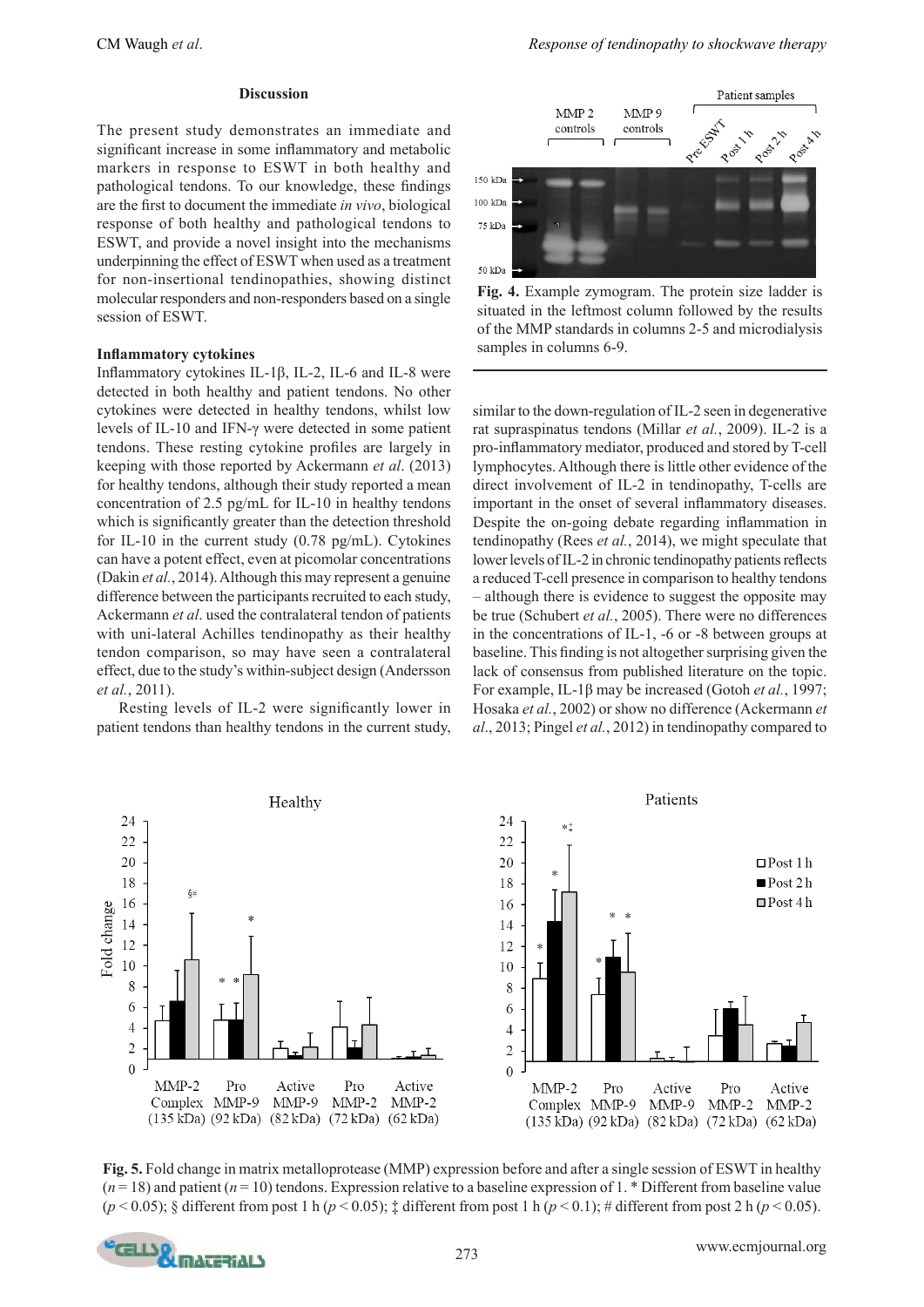

**Fig. 6.** Change in MMP expression from baseline (pre-ESWT) in **a**) healthy ( $n = 18$ ) and **b**) patient ( $n = 10$ ) tendons, represented as responders (solid black lines) and non-responders (dashed grey lines). Responders were classified as demonstrating a minimum 5-fold increase in any MMP at any time point post-ESWT when compared to baseline values. Individual responders are presented with a unique marker, traceable across graphs. Approximately 4/18 (22 %) and 6/10 (60 %) of healthy and patient tendons, respectively, may be considered 'responders' to ESWT.

healthy tendons. Similarly, IL-6 may be greater (Legerlotz *et al.*, 2012; Millar *et al*., 2009) or no different (Pingel *et al*., 2012) in tendinopathy.

Concentrations of IL-6 and IL-8 increased significantly after ESWT and showed no sign of returning to baseline within the post-ESWT sampling period. There was no significant difference in the cytokine response between healthy and patient tendons. Our findings are in contrast to those of Han *et al*. (2009), who reported a decrease in IL-6 after ESWT was administered to tenocytes cultured from tendinopathic human Achilles tendons, but no change in IL-6 in cells cultured from healthy tendon. In the same study, IL-1β increased  $~\sim$ 4-fold in tenocytes from healthy Achilles after ESWT, which is also in contrast to our finding that IL-1β did not change in either group at any time point examined. These disagreements between studies may be due to differences in the *in vitro* and *in vivo* experiments. Firstly, the cultured tenocytes were not in a physiologically or mechanically relevant environment, therefore unlikely to respond in the same way as they would *in situ*. Moreover, the authors do not describe which of the four shockwave conditions (250, 500, 1000 or 2000 shocks) their IL-6 data represents, so it is difficult to compare this data to our results and the findings of other studies. Lastly, different devices were used to generate the shockwaves in each study, which have been shown to produce pressure waves with distinctly different physical characteristics (van der Worp *et al.*, 2013). Specifically, the energy flux density of pressure waves delivered using a radial handpiece is highest at the applicator tip and reduces the further it travels due to a convex waveform (current study), whereas pressure waves delivered using a focused handpiece converge to concentrate energy at a specific depth (Schmitz *et al*., 2013). Currently, there is a lack of research detailing the significance of pressure wave shape and delivery method on tendon tissue biology (Maier and Schmitz, 2008; van der Worp *et al*., 2013), although the response of tenocyte monolayers to soft-focused shockwaves (a third type of shockwave which maintains the temporal characteristics of a focused shockwave, but applies the stimulus to a larger focal area) was recently examined (de Girolamo *et al.*, 2014). Not only did this study deliver the same total energy as the current study, but the monolayer provided some cell-to-cell contact which is important for mechanotransduction. The authors reported an increase in IL-6 24 h after shockwave administration, which is in support of our findings.

IL-6 is a multifunctional inflammatory cytokine, which demonstrates both pro- and anti-inflammatory actions and is released in response to mechanical loading. *In vitro*, human tenocytes demonstrate increased levels of IL-6 in response to cyclic stretching (Legerlotz *et al.*, 2013; Skutek *et al.*, 2001). Further, exercise-induced increases in IL-6 were found *in vivo* in the Achilles peritendinous space after a period of running (Langberg *et al*., 2002b). Importantly, IL-6 has been shown to stimulate fibroblasts to increase the production of various extracellular matrix (ECM) components (Duncan and Berman, 1991) including

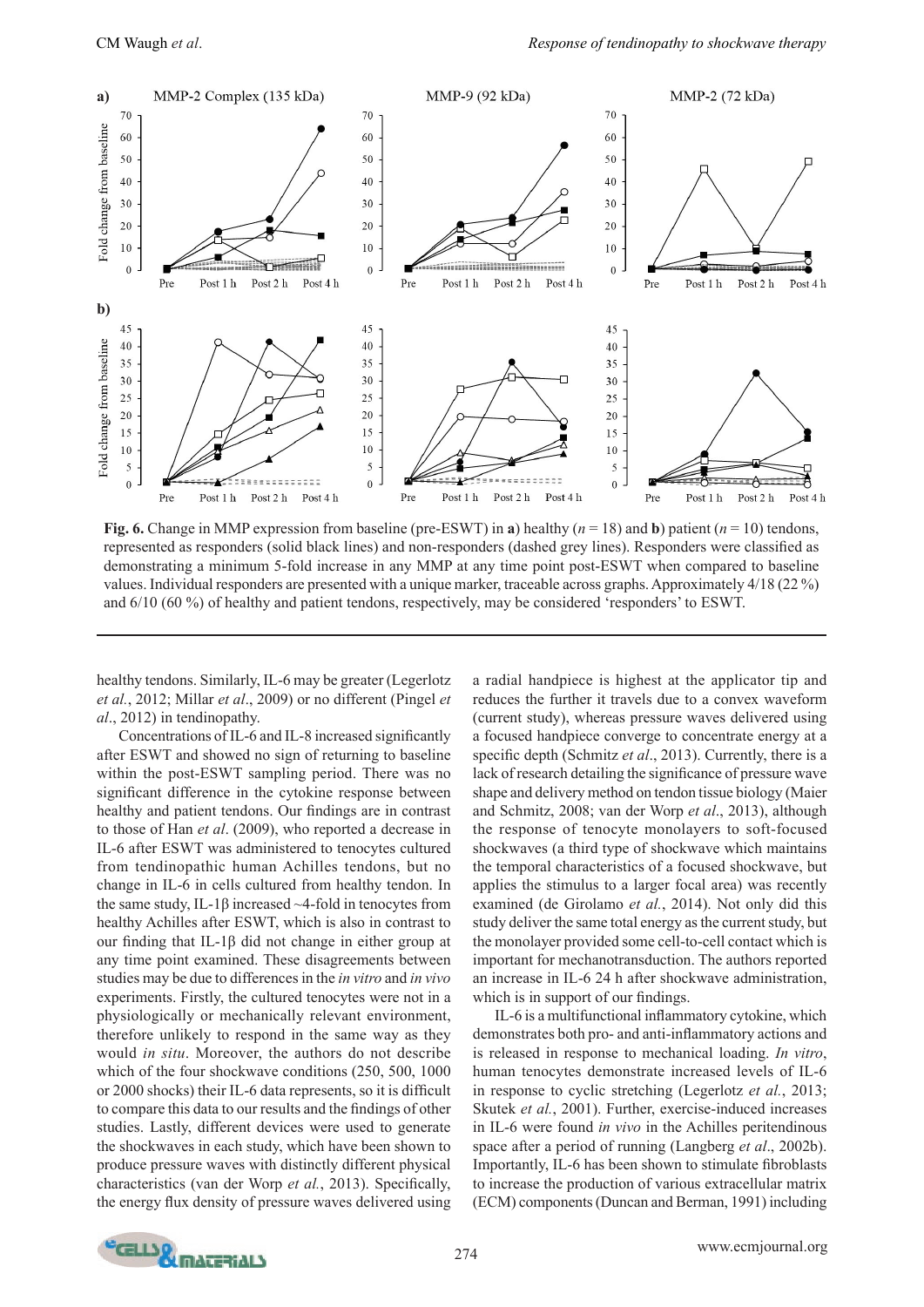collagen, with and without the presence of a mechanical stimulus (Andersen *et al*., 2011), suggesting that IL-6 is a key regulator of connective tissue health. Given the mechanical nature of shockwaves, an increase in IL-6 after ESWT may facilitate tendon adaptation (Andersen *et al*., 2011; Lin *et al.*, 2005) or healing processes (Ackermann *et al.*, 2013; Lin *et al.*, 2006). Whilst there are many studies advocating the role of IL-6 in tendon adaptation, IL-6 may also promote negative effects. IL-6 has been shown to play a role in fibroblast proliferation (Mihara *et al.*, 1995) and neoangiogenesis during tendon healing (Nakama *et al.*, 2006), which have been implicated in tendinopathy. These conflicting arguments demonstrate the necessity for further research into tendinopathy-specific inflammatory and healing pathways before extensive conclusions can be drawn from our data.

To our knowledge, this is the first study to report an IL-8 response to ESWT in any connective tissue. IL-8 is an important pro-inflammatory chemokine, which can be stored and released from many cell types, including neutrophils and activated fibroblasts (Hoffmann *et al.*, 2002). It has a potent chemoattractant activity, which attracts and activates neutrophils, triggering further IL-8 release (Masure *et al.*, 1991). The rapid infiltration of neutrophils to a tissue is considered the primary inflammatory response and neutrophil degranulation releases enzymes which begin the process of degrading injured tissue. Although IL-8 can be rapidly induced by pathogens (Eckmann *et al.*, 1993) and pro-inflammatory cytokines TNF-α and IL-1β (Kasahara *et al.*, 1991), we suspect from our results that the mechanism is mechanical in nature. There is a surprising lack of literature to support the induction of IL-8 by mechanical loading in connective tissue, given that the biological mechanisms of IL-8 are well documented (Baggiolini and Clark-Lewis, 1992). However, mechanically induced up-regulation of IL-8 is not new; shear stresses and mechanical stretch increase IL-8 gene expression (Cheng *et al.*, 2007) and secretion (Iwaki *et al.*, 2009; Okada *et al.*, 1998) in vascular endothelial cells, while vibration and oscillatory pressure changes increase IL-8 secretion in bronchial epithelium (Huang *et al.*, 2012; Puig *et al.*, 2005).

An additional feature of shockwave therapy that has not yet been discussed in relation to these study results is the deformation to the tendon resulting from pressure with which the applicator tip is held against the tendon. As tenocytes perceive tissue deformation resulting from mechanical loading rather than the actual force applied, and given the particularly superficial nature of the tendons investigated here, the potential for this effect may be more pertinent in the present study. Unfortunately, this application pressure was not controlled for presently, and the stiffness of the tissues was not known, therefore any resulting tissue deformation could not be estimated. Nonetheless, the potential for this effect should be considered in future biological studies.

### **Matrix metalloproteinase activity**

MMPs are involved in tendon tissue turnover and, in balance with their tissue inhibitors (TIMPs), are important in maintaining tendon homeostasis. MMP-2 activity was detected at ~135, 72 and 62 kDa and MMP-9 activity at 92 and 82 kDa, confirmed with EDTA controls. Consistent with previous studies, pro-MMP forms were more strongly detected than active forms (Koskinen *et al*., 2004). This is likely due to the fact that: 1) only basal levels of active MMPs are required to perform the proteolytic activities required for constant ECM remodelling (Bode and Maskos, 2003), unless the tissue is responding to injury or changes in loading (Snoek-van Beurden and Von den Hoff, 2005); and 2) MMPs are synthesised in a latent form, and once secreted, require extracellular activation by other MMPs.

Lower resting MMP-9 (82 kDa) activity was found in tendinopathy patients in the current study whilst no difference was found for MMP-2. Whilst overproduction of MMPs may lead to tissue destruction in chronic inflammatory conditions (*e.g.* osteoarthritis; Tetlow *et al.*, 2001), underproduction may suggest an accumulation of pathological tissue. This hypothesis is in keeping with the histopathological findings of degenerative tendinopathy, which include collagen disorganisation and an increase in ECM constituents (Järvinen *et al.*, 1997; Khan *et al.*, 1999). In support of our findings, Riley *et al.* (2002) reported lower MMP-9 activity in pathological human tendons, whilst Jones *et al.* (2006) found no difference in MMP-2 mRNA expression in normal, degenerate and ruptured human tendons. However, these findings are somewhat in contrast to other studies. Pingel *et al*. (2012) reported significantly elevated MMP-2 and MMP-9 mRNA expression in tendinopathic biopsies compared to healthy biopsies from human Achilles tendons. Parkinson *et al.* (2010) found an increased MMP-9 mRNA expression in chronic patellar tendinopathy. Jones *et al*. (2006) described higher levels of MMP-9 mRNA in ruptured compared with normal tendons, but no difference in tendinopathy. However, MMP activity is controlled on many levels and an increase in mRNA expression does not guarantee an increase in protein synthesis (Snoek-van Beurden and Von den Hoff, 2005), therefore we are limited in our ability to compare studies.

An increase in the MMP-2 component with the largest molecular mass  $(\sim 135 \text{ kDa})$  was found relative to baseline after ESWT in both healthy and patient groups. MMP-2 has been shown to form a reduction-sensitive homodimer, whose high molecular mass is approximately twice that of the active monomer (Koo *et al.*, 2012). Dimerisation has been suggested as a mechanism for regulating MMP-2 activity and is thought to occur intracellularly, thus the homodimer is secreted into the ECM as an inactive MMP-2 form (Koo *et al.,* 2012). Interestingly, neither pro- nor active MMP-2 increased significantly with ESWT, although increases in MMP-2 may not occur as rapidly as other MMPs; up-regulation of both pro- and active MMP-2 was only seen after two weeks of running in the rat supraspinatus (Attia *et al.*, 2013) or three days of running intervention in the human Achilles tendon (Koskinen *et al.,* 2004). Alternatively, microdialysis may not be an optimal technique for detecting MMP-2 activity due to the cellbound mechanisms by which it is recruited and activated (Nagase, 1998).

In contrast to the MMP-2 monomers, a marked increase in pro-MMP-9 expression was found immediately after

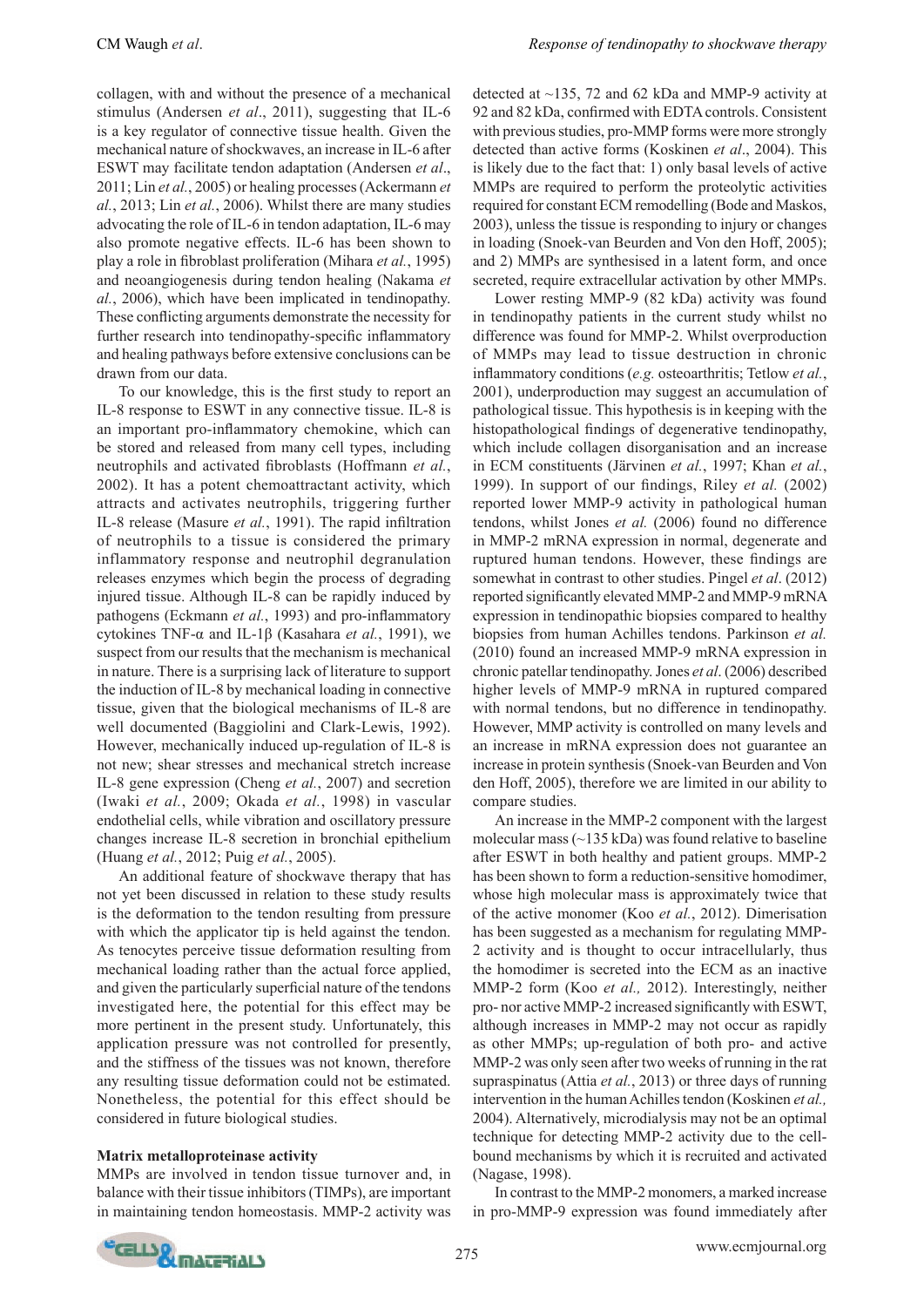ESWT. Similar findings have been reported after a period of running exercise (Koskinen *et al.,* 2004). In the present study, such large increases in pro-MMP-9 over the short time-frame from which dialysate was acquired suggests that intracellularly-stored MMP-9 is secreted into the extracellular space. However, levels of active MMP-9 did not change after ESWT, suggesting that latent forms are not automatically immediately activated. It is generally accepted that MMP-9 is produced and stored in its pro-form in the tertiary granules of neutrophils (Masure *et al.,* 1991) and is rapidly released after IL-8-mediated neutrophil activation (Hasty *et al.*, 1990). The increase in pro-MMP 9 in the current study may be a result of the increase in IL-8 seen immediately after ESWT administration, although TGF-β1 – an important mediator in mechanotransduction (Heinemeier *et al.*, 2003) – has also been implicated in the mechanical regulation of MMPs (Jones *et al.,* 2013). In keeping with the hypothesis that basal reparative activity is reduced in degenerative tendinopathy, an increase in MMP activity from baseline might indicate a positive mechanism, increasing the likelihood of tissue regeneration by increasing the pro-MMP forms availability for activation. However, TIMP activity was not examined currently, therefore we are limited in our ability to draw conclusions regarding these changes.

### **Responders** *versus* **non-responders**

The lack of significance associated with the change in MMP activity in the current study might appear surprising given the clear increased activity observed after ESWT in some individuals. However, it is evident there are large inter-individual differences in the MMP response due to possible responders and non-responders (Fig. 6). In the case of our results, responders were identified as individuals demonstrating a minimum 5-fold increase in any MMP at any time point post-ESWT when compared to baseline values. Although we recognise the limitations and assumptions associated with categorising individual tendon responses from our limited data set in this manner, this arbitrary threshold was chosen based on a natural separation of data around this point, leading to an intuitive method of characterising a complex dataset. The responder phenomenon becomes particularly interesting when considering the clinical effectiveness of ESWT. Based on good or excellent improvement in condition symptoms following a ESWT treatment course, success rates of 52- 85 % for non-insertional Achilles (Furia, 2008; Rompe *et al.*, 2007; Saxena *et al.*, 2011; Vulpiani *et al.*, 2009) and 50-74 % for patellar tendinopathies (Peers *et al.*, 2003; Vulpiani *et al.*, 2007; Wang *et al*., 2007) are reported, which are similar to the percentage of patient tendons that responded to ESWT in the present study (60 %). It is possible that individuals whose tendinopathies improved with ESWT are individuals who would demonstrate a biological response to treatment. However, it should be emphasised that the response observed presently is to a single session of ESWT and may not necessarily reflect the individual's response to a typical course of treatment. Unfortunately, we do not have the data necessary to investigate the relationship between molecular response and treatment effectiveness further as this was a somewhat

surprising finding. Nonetheless, as this information could help optimise treatment results by informing dosage decisions, the relationship between treatment response and treatment outcome is of potential importance and should be made a priority for future research.

### **Limitations**

Microdialysis allows continuous *in vivo* measurements of soluble molecules in the interstitial tissue space and therefore the time course of a tissue response to stimuli to be determined. However, there are limitations to its use as a sampling tool. Although minimally invasive, there is likely to be some local tissue trauma in response to positioning the microdialysis probe. Transient increases in inflammatory mediators TGF-1β (Heinemeier *et al.,* 2003),  $PGE_2$  and  $TXB_2$  (Langberg *et al.*, 1999) have been identified immediately after catheter insertion, with mediator concentrations returning to baseline levels after  $\sim$ 120-150 min. The effect of local tissue trauma was not examined for the interleukins or MMPs investigated in the present study, although we have carried out an additional study in which we confirmed that MMP activity is unchanged in the 90 min after probe insertion (Fullerton *et al.*, 2014). In addition, samples used for investigating the interleukin baseline were not collected until 90- 120 min post probe insertion, which should minimise the inflammatory response to catheter insertion based on previously published work and study protocols.

In addition to this limitation, whilst microdialysis aims to characterise the local intercellular water space based on the movement of unbound water-soluble substances across a semipermeable membrane, this space is largely continuous and thus we are unable to categorically state that the origin of the molecules present in the dialysate was from the tendon itself. Whilst we cannot differentiate between molecules that have diffused from the tendon and those from other local tissues, it has been shown previously that the tendon periphery is more metabolically active than the tendon core (Langberg *et al.*, 2002a), thus positioning the microdialysis probe in the peritendinous space is likely to be more representative of tendon biology than any other location.

Lastly, we did not screen individuals for asymptomatic tendinopathies using imaging modalities. Therefore, it is possible that individuals with non-symptomatic tendinopathies are included in our healthy tendon group. However, the prevalence of asymptomatic tendinopathy is relatively low in active young adults (3.8 %, Joseph *et al.*, 2012) and the ability of imaging techniques to predict future symptomatic tendinopathy has also been questioned (Comin *et al.*, 2013).

### **Conclusion**

To our knowledge, these findings provide a novel insight into the biological mechanisms underpinning the observed clinical effects of ESWT in humans *in vivo*. Our findings suggest that the mechanical stimulus provided by ESWT might aid the initiation of tendon regeneration in tendinopathy by promoting pro-inflammatory and

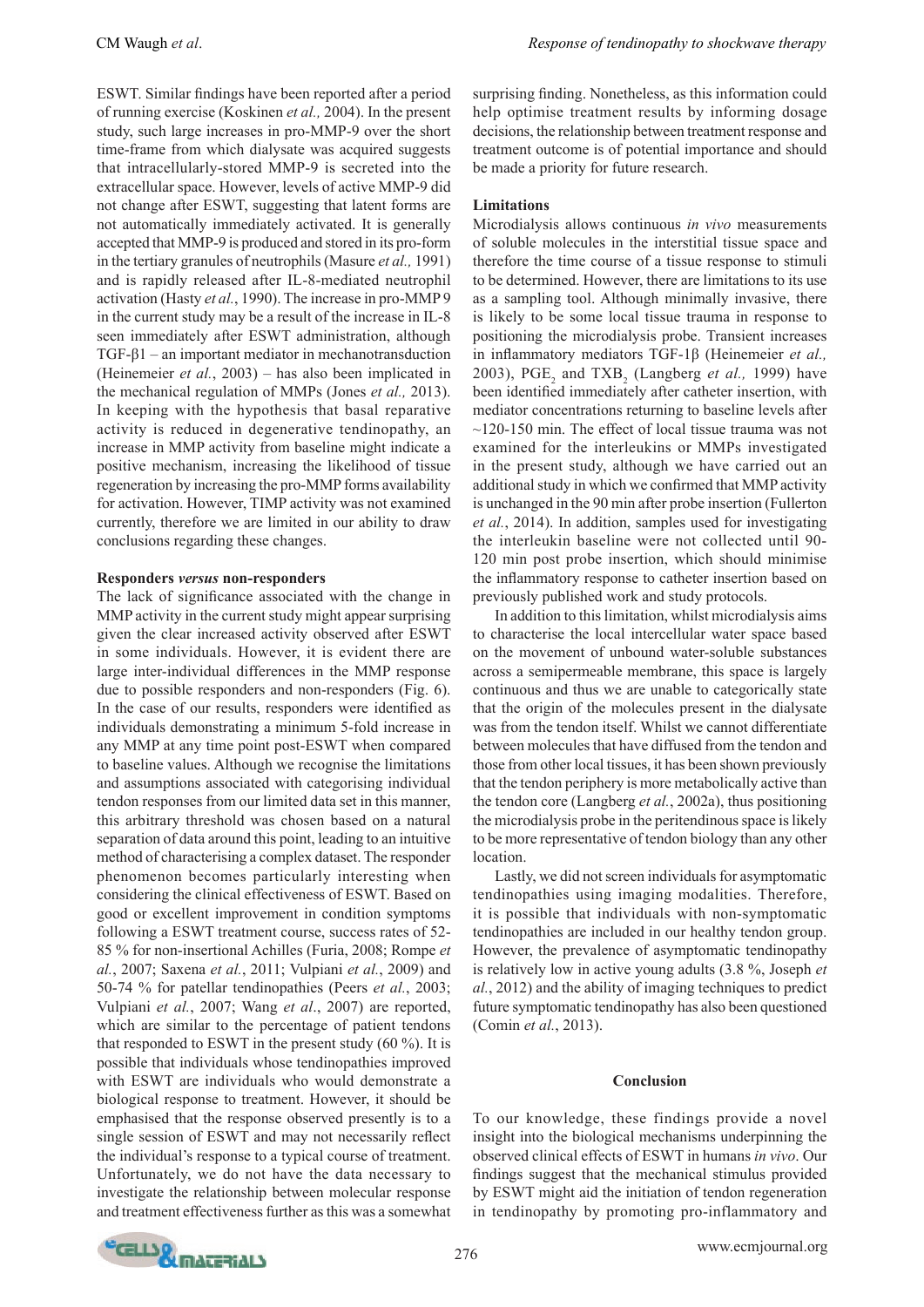CM Waugh *et al*. *Response of tendinopathy to shockwave therapy*

catabolic processes that are associated with removing damaged matrix constituents. Our findings are supported by the association between IL-6 and collagen synthesis, and the IL-8 cascade which encourages neutrophils to release ECM-degrading enzymes. The response profile and time course of other biological indicators of matrix turnover and tendon regeneration are required to build upon the present findings, as are the effects of different ESWT treatment dosage protocols and devices. Our results also suggest the possibility of biological responders and non-responders to the ESWT protocol used presently, but requires further investigation to substantiate this claim. Knowledge of these mechanisms has the potential to help improve clinical paradigms concerning treatment decisions and protocols and therefore optimise efficacy for patients.

#### **Acknowledgements**

The authors would like to thank Drs Darren Sexton and Andrew Goldson for their technical help, Drs Sethu Mani-Babu and Poonam Patel for assisting with data collection, and Spectrum Technology Ltd UK for providing the loan ESWT device. This work was funded by a Knowledge Transfer Partnership between the Engineering and Physical Sciences Research Council, Spectrum Technology Ltd UK and Queen Mary University. We wish to confirm that there are no known conflicts of interest associated with this publication and there has been no significant financial support for this work that could have influenced its outcome.

#### **References**

Ackermann PW, Domeij-Arverud E, Leclerc P, Amoudrouz P, Nader GA (2013) Anti-inflammatory cytokine profile in early human tendon repair. Knee Surg Sports Traumatol Arthrosc **21:** 1801-1806.

Alfredson H, Bjur D, Thorsen K, Lorentzon R, Sandstrom P (2002) High intratendinous lactate levels in painful chronic Achilles tendinosis. An investigation using microdialysis technique. J Orthop Res **20:** 934-938.

Andersen MB, Pingel J, Kjaer M, Langberg H (2011) Interleukin-6: a growth factor stimulating collagen synthesis in human tendon. J Appl Physiol **110:** 1549-1554.

Andersson G, Forsgren S, Scott A, Gaida JE, Stjernfeldt JE, Lorentzon R, Alfredson H, Backman C, Danielson P (2011) Tenocyte hypercellularity and vascular proliferation in a rabbit model of tendinopathy: contralateral effects suggest the involvement of central neuronal mechanisms. Br J Sports Med **45:** 399-406.

Astrom M, Rausing A (1995) Chronic Achilles tendinopathy. A survey of surgical and histopathologic findings. Clin Orthop Relat Res **316:** 151-164.

Attia M, Huet E, Gossard C, Menashi S, Tassoni MC, Martelly I (2013) Early events of overused supraspinatus tendons involve matrix metalloproteinases and EMMPRIN/ CD147 in the absence of inflammation. Am J Sports Med **41:** 908-917.

Baggiolini M, Clark-Lewis I (1992) Interleukin-8, a chemotactic and inflammatory cytokine. FEBS Lett **307:** 97-101.

Bode W, Maskos K (2003) Structural basis of the matrix metalloproteinases and their physiological inhibitors, the tissue inhibitors of metalloproteinases. Biol Chem **384:** 863-872.

Bosch G, Lin YL, van Schie HT, van De Lest CH, Barneveld A, van Weeren PR (2007) Effect of extracorporeal shock wave therapy on the biochemical composition and metabolic activity of tenocytes in normal tendinous structures in ponies. Equine Vet J **39:** 226-231.

Bosch G, de Mos M, van Binsbergen R, van Schie HT, van de Lest CH, van Weeren PR (2009) The effect of focused extracorporeal shock wave therapy on collagen matrix and gene expression in normal tendons and ligaments. Equine Vet J **41:** 335-341.

Chen YJ, Wang CJ, Yang KD, Kuo YR, Huang HC, Huang YT, Sun YC, Wang FS (2004) Extracorporeal shock waves promote healing of collagenase-induced Achilles tendinitis and increase TGF-beta1 and IGF-I expression. J Orthop Res **22:** 854-861.

Cheng M, Wu J, Liu X, Li Y, Nie Y, Li L, Chen H (2007) Low shear stress-induced interleukin-8 mRNA expression in endothelial cells is mechanotransduced by integrins and the cytoskeleton. Endothelium **14:** 265-273.

Comin J, Cook JL, Malliaras P, McCormack M, Calleja M, Clarke A, Connell D (2013) The prevalence and clinical significance of sonographic tendon abnormalities in asymptomatic ballet dancers: a 24-month longitudinal study. Br J Sports Med **47:** 89-92.

Coombes BK, Bisset L, Vicenzino B (2010) Efficacy and safety of corticosteroid injections and other injections for management of tendinopathy: a systematic review of randomised controlled trials. Lancet **376:** 1751-1767.

Costa ML, Shepstone L, Donell ST, Thomas TL (2005) Shock wave therapy for chronic Achilles tendon pain: a randomized placebo-controlled trial. Clin Orthop Relat Res **440:** 199-204.

Dakin SG, Dudhia J, Smith RK (2014) Resolving an inflammatory concept: the importance of inflammation and resolution in tendinopathy. Vet Immunol Immunopathol **158:** 121-127.

de Girolamo L, Stanco D, Galliera E, Viganò M, Lovati AB, Marazzi MG, Romeo P, Sansone V (2014) Soft-focused extracorporeal shock waves increase the expression of tendon-specific markers and the release of anti-inflammatory cytokines in an adherent culture model of primary human tendon cells. Ultrasound Med Biol **40:** 1204-1215.

de Vos RJ, van Veldhoven PL, Moen MH, Weir A, Tol JL, Maffulli N (2010) Autologous growth factor injections in chronic tendinopathy: a systematic review. Br Med Bull **95:** 63-77.

Delius M (1994) Medical applications and bioeffects of extracorporeal shock waves. Shock Waves **4:** 55-72.

Duncan MR, Berman B (1991) Stimulation of collagen and glycosaminoglycan production in cultured human adult dermal fibroblasts by recombinant human interleukin 6. J Invest Dermatol **97:** 686-692.

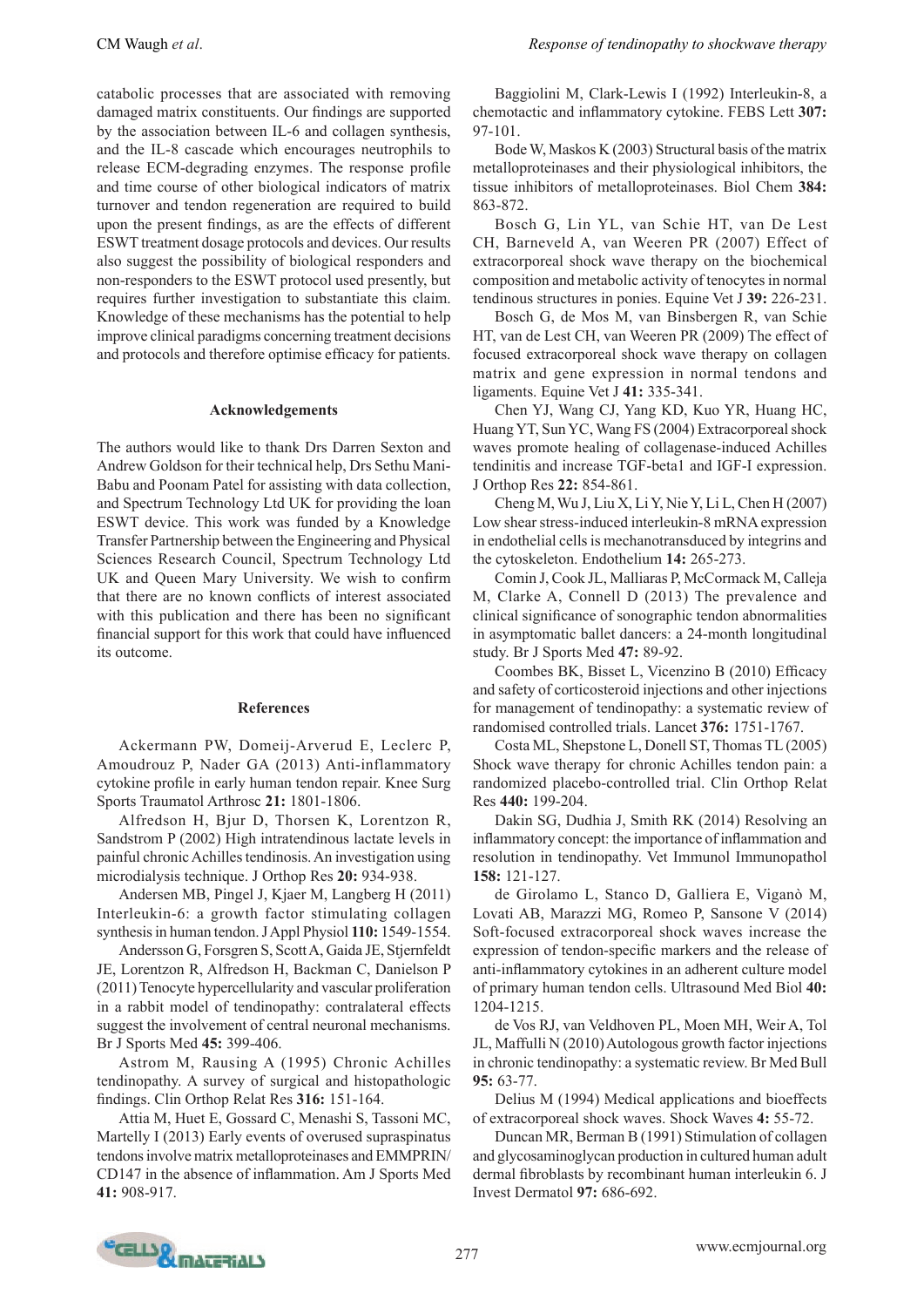Eckmann L, Kagnoff MF, Fierer J (1993) Epithelial cells secrete the chemokine interleukin-8 in response to bacterial entry. Infect Immun **61:** 4569-4574.

Fullerton J, Chaudhry S, Waugh CM (2014) Differences in resting tendon metabolism in rowers: A microdialysis study of metalloproteinase 2 and 9. Br J Sports Med **48:** A25.

Furia JP (2008) High-energy extracorporeal shock wave therapy as a treatment for chronic noninsertional Achilles tendinopathy. Am J Sports Med **36:** 502-508.

Gotoh M, Hamada K, Yamakawa H, Tomonaga A, Inoue A, Fukuda H (1997) Significance of granulation tissue in torn supraspinatus insertions: an immunohistochemical study with antibodies against interleukin-1 beta, cathepsin D, and matrix metalloprotease-1. J Orthop Res **15:** 33-39.

Greve K, Domeij-Arverud E, Labruto F, Edman G, Bring D, Nilsson G, Ackermann PW (2012) Metabolic activity in early tendon repair can be enhanced by intermittent pneumatic compression. Scand J Med Sci Sports **22:** e55-63.

Han SH, Lee JW, Guyton GP, Parks BG, Courneya JP, Schon LC (2009) Effect of extracorporeal shock wave therapy on cultured tenocytes. Foot Ankle Int **30:** 93-98.

Hasty KA, Pourmotabbed TF, Goldberg GI, Thompson JP, Spinella DG, Stevens RM, Mainardi CL (1990) Human neutrophil collagenase. A distinct gene product with homology to other matrix metalloproteinases. J Biol Chem **265:** 11421-11424.

Heinemeier K, Langberg H, Olesen JL, Kjaer M (2003) Role of TGF-beta1 in relation to exercise-induced type I collagen synthesis in human tendinous tissue. J Appl Physiol **95:** 2390-2397.

Hoffmann E, Dittrich-Breiholz O, Holtmann H, Kracht M (2002) Multiple control of interleukin-8 gene expression. J Leukoc Biol **72:** 847-855.

Hosaka Y, Kirisawa R, Yamamoto E, Ueda H, Iwai H, Takehana K (2002) Localization of cytokines in tendinocytes of the superficial digital flexor tendon in the horse. J Vet Med Sci **64:** 945-947.

Huang TF, Perry SM, Soslowsky LJ (2004) The effect of overuse activity on Achilles tendon in an animal model: a biomechanical study. Ann Biomed Eng **32:** 336-341.

Huang Y, Crawford M, Higuita-Castro N, Nana-Sinkam P, Ghadiali SN (2012) miR-146a regulates mechanotransduction and pressure-induced inflammation in small airway epithelium. FASEB J **26:** 3351-3364.

Iwaki M, Ito S, Morioka M, Iwata S, Numaguchi Y, Ishii M, Kondo M, Kume H, Naruse K, Sokabe M, Hasegawa Y (2009) Mechanical stretch enhances IL-8 production in pulmonary microvascular endothelial cells. Biochem Biophys Res Commun **389:** 531-536.

Järvinen M, Jozsa L, Kannus P, Jarvinen TL, Kvist M, Leadbetter W (1997) Histopathological findings in chronic tendon disorders. Scand J Med Sci Sports **7:** 86-95.

John T, Lodka D, Kohl B, Ertel W, Jammrath J, Conrad C, Stoll C, Busch C, Schulze-Tanzil G (2010) Effect of pro-inflammatory and immunoregulatory cytokines on human tenocytes. J Orthop Res **28:** 1071-1077.

Jones GC, Corps AN, Pennington CJ, Clark IM, Edwards DR, Bradley MM, Hazleman BL, Riley GP (2006) Expression profiling of metalloproteinases and tissue inhibitors of metalloproteinases in normal and degenerate human Achilles tendon. Arthritis Rheum **54:** 832-842.

Jones ER, Jones GC, Legerlotz K, Riley GP (2013) Cyclical strain modulates metalloprotease and matrix gene expression in human tenocytes *via* activation of TGFbeta. Biochim Biophys Acta **1833:** 2596-2607.

Joseph MF, Trojian TH, Anderson JM, Crowley J, Dilieto L, O'Neil B, Denegar CR (2012) Incidence of morphologic changes in asymptomatic Achilles tendons in an active young adult population. J Sport Rehabil **21:** 249-252.

Jozsa L, Kannus P (1997) Overuse injuries of tendons. In: Human Tendon: Anatomy, Physiology and Pathology. Human Kinetics, Champaign, IL, Chapter 6, pp 164-253.

Kader D, Saxena A, Movin T, Maffulli N (2002) Achilles tendinopathy: some aspects of basic science and clinical management. Br J Sports Med **36:** 239-249.

Kasahara T, Mukaida N, Yamashita K, Yagisawa H, Akahoshi T, Matsushima K (1991) IL-1 and TNF-alpha induction of IL-8 and monocyte chemotactic and activating factor (MCAF) mRNA expression in a human astrocytoma cell line. Immunology **74:** 60-67.

Khan KM, Cook JL, Bonar F, Harcourt P, Astrom M (1999) Histopathology of common tendinopathies. Update and implications for clinical management. Sports Med **27:**  393-408.

Koo BH, Kim YH, Han JH, Kim DS (2012) Dimerization of matrix metalloproteinase-2 (MMP-2): functional implication in MMP-2 activation. J Biol Chem **287:** 22643- 22653.

Koskinen SO, Heinemeier KM, Olesen JL, Langberg H, Kjaer M (2004) Physical exercise can influence local levels of matrix metalloproteinases and their inhibitors in tendon-related connective tissue. J Appl Physiol **96:** 861- 864.

Kvist M (1991) Achilles tendon injuries in athletes. Ann Chir Gynaecol **80:** 188-201.

Langberg H, Skovgaard D, Karamouzis M, Bulow J, Kjaer M (1999) Metabolism and inflammatory mediators in the peritendinous space measured by microdialysis during intermittent isometric exercise in humans. J Physiol **515:** 919-927.

Langberg H, Rosendal L, Kjaer M (2001) Traininginduced changes in peritendinous type I collagen turnover determined by microdialysis in humans. J Physiol **534:** 297-302.

Langberg H, Olesen JL, Bulow J, Kjaer M (2002a) Intra- and peri-tendinous microdialysis determination of glucose and lactate in pigs. Acta Physiol Scand **174:** 377- 380.

Langberg H, Olesen JL, Gemmer C, Kjaer M (2002b) Substantial elevation of interleukin-6 concentration in peritendinous tissue, in contrast to muscle, following prolonged exercise in humans. J Physiol **542:** 985-990.

Legerlotz K, Jones ER, Screen HR, Riley GP (2012) Increased expression of IL-6 family members in tendon pathology. Rheumatology **51:** 1161-1165.

Legerlotz K, Jones GC, Screen HR, Riley GP (2013) Cyclic loading of tendon fascicles using a novel fatigue loading system increases interleukin-6 expression by tenocytes. Scand J Med Sci Sports **23:** 31-37.

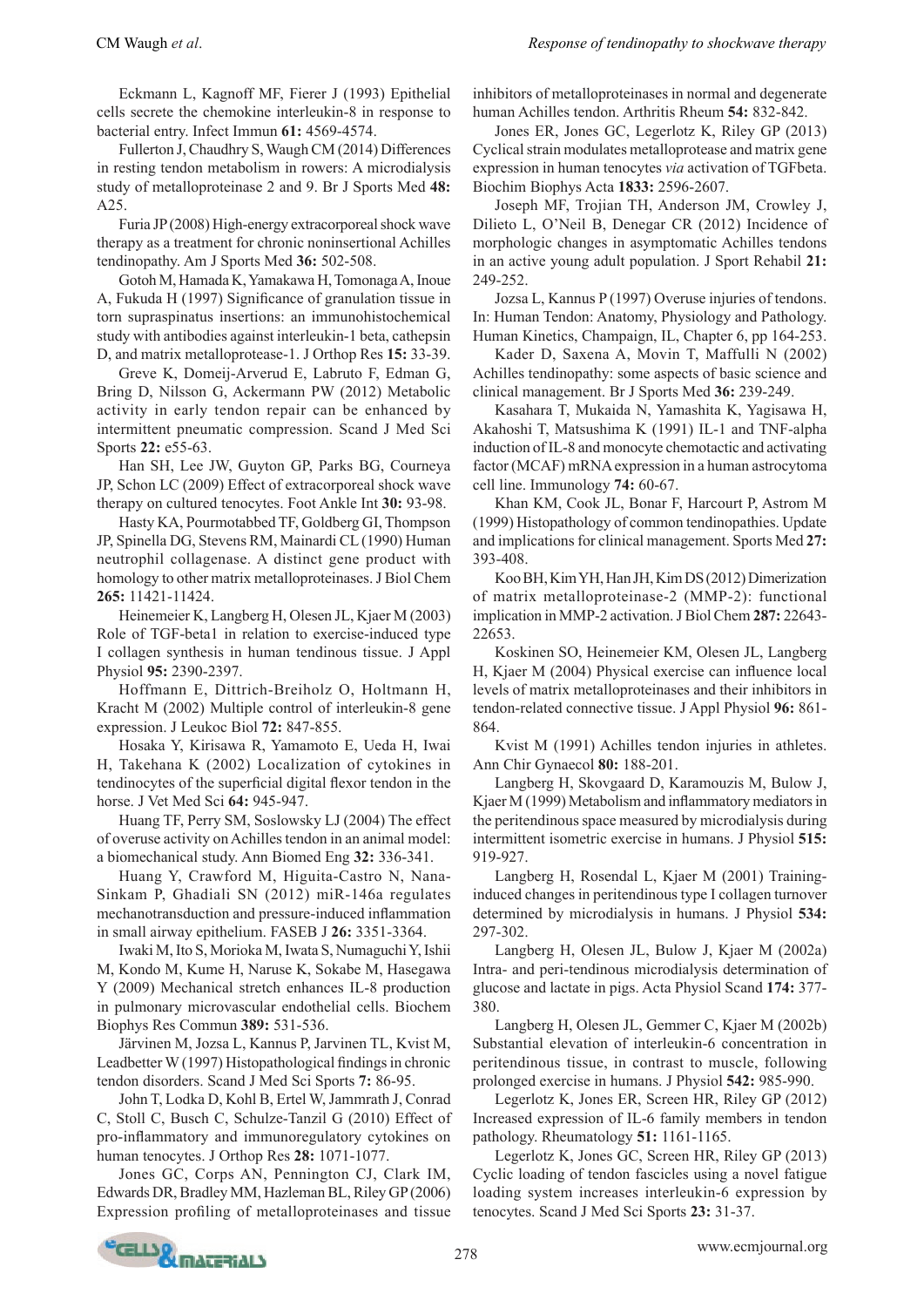Lin TW, Cardenas L, Soslowsky LJ (2005) Tendon properties in interleukin-4 and interleukin-6 knockout mice. J Biomech **38:** 99-105.

Lin TW, Cardenas L, Glaser DL, Soslowsky LJ (2006) Tendon healing in interleukin-4 and interleukin-6 knockout mice. J Biomech **39:** 61-69.

Lonnroth P, Jansson PA, Smith U (1987) A microdialysis method allowing characterization of intercellular water space in humans. Am J Physiol **253:** E228-231.

Maier M, Schmitz C (2008) Shock wave therapy: what really matters. Ultrasound Med Biol **34:** 1868-1869.

Mani-Babu S, Morrissey D, Waugh C, Screen H, Barton C (2014) The effectiveness of extracorporeal shock wave therapy in lower limb tendinopathy: A systematic review. Am J Sports Med **43:** 752-761.

Masure S, Proost P, Van Damme J, Opdenakker G (1991) Purification and identification of 91-kDa neutrophil gelatinase. Release by the activating peptide interleukin-8. Eur J Biochem **198:** 391-398.

Mihara M, Moriya Y, Kishimoto T, Ohsugi Y (1995) Interleukin-6 (IL-6) induces the proliferation of synovial fibroblastic cells in the presence of soluble IL-6 receptor. Br J Rheumatol **34:** 321-325.

Millar NL, Wei AQ, Molloy TJ, Bonar F, Murrell GAC (2009) Cytokine expression in rat tendinopathy model and torn human supraspinatus tendon. J Bone Joint Surg Br **91B Suppl II:** 289.

Nagase H (1998) Cell surface activation of progelatinase A (proMMP-2) and cell migration. Cell Res **8:** 179-186.

Nakama K, Gotoh M, Yamada T, Mitsui Y, Yasukawa H, Imaizumi T, Higuchi F, Nagata K (2006) Interleukin-6-induced activation of signal transducer and activator of transcription-3 in ruptured rotator cuff tendon. J Int Med Res **34:** 624-631.

Ogden JA, Toth-Kischkat A, Schultheiss R (2001) Principles of shock wave therapy. Clin Orthop Relat Res **387:** 8-17.

Okada M, Matsumori A, Ono K, Furukawa Y, Shioi T, Iwasaki A, Matsushima K, Sasayama S (1998) Cyclic stretch upregulates production of interleukin-8 and monocyte chemotactic and activating factor/monocyte chemoattractant protein-1 in human endothelial cells. Arterioscler Thromb Vasc Biol **18:** 894-901.

Parkinson J, Samiric T, Ilic MZ, Cook J, Feller JA, Handley CJ (2010) Change in proteoglycan metabolism is a characteristic of human patellar tendinopathy. Arthritis Rheum **62:** 3028-3035.

Peers KH, Lysens RJ, Brys P, Bellemans J (2003) Crosssectional outcome analysis of athletes with chronic patellar tendinopathy treated surgically and by extracorporeal shock wave therapy. Clin J Sport Med **13:** 79-83.

Pingel J, Fredberg U, Qvortrup K, Larsen JO, Schjerling P, Heinemeier K, Kjaer M, Langberg H (2012) Local biochemical and morphological differences in human Achilles tendinopathy: a case control study. BMC Musculoskelet Disord **13:** 53.

Puig F, Rico F, Almendros I, Montserrat JM, Navajas D, Farre R (2005) Vibration enhances interleukin-8 release in a cell model of snoring-induced airway inflammation. Sleep **28:** 1312-1316.

Rees JD, Stride M, Scott A (2014) Tendons - time to revisit inflammation. Br J Sports Med **48:** 1553-1557.

Riley GP, Curry V, DeGroot J, van El B, Verzijl N, Hazleman BL, Bank RA (2002) Matrix metalloproteinase activities and their relationship with collagen remodelling in tendon pathology. Matrix Biol **21:** 185-195.

Robinson JM, Cook JL, Purdam C, Visentini PJ, Ross J, Maffulli N, Taunton JE, Khan KM (2001) The VISA-A questionnaire: a valid and reliable index of the clinical severity of Achilles tendinopathy. Br J Sports Med **35:**  335-341.

Rolf C, Movin T (1997) Etiology, histopathology, and outcome of surgery in achillodynia. Foot Ankle Int **18:**  565-569.

Rompe JD, Nafe B, Furia JP, Maffulli N (2007) Eccentric loading, shock-wave treatment, or a wait-and-see policy for tendinopathy of the main body of tendo Achillis: a randomized controlled trial. Am J Sports Med **35:** 374- 383.

Saxena A, Ramdath S Jr, O'Halloran P, Gerdesmeyer L, Gollwitzer H (2011) Extra-corporeal pulsed-activated therapy ("EPAT" sound wave) for Achilles tendinopathy: a prospective study. J Foot Ankle Surg **50:** 315-319.

Schmitz C, Csaszar NB, Rompe JD, Chaves H, Furia JP (2013) Treatment of chronic plantar fasciopathy with extracorporeal shock waves (review). J Orthop Surg Res **8:** 31.

Schubert TE, Weidler C, Lerch K, Hofstadter F, Straub RH (2005) Achilles tendinosis is associated with sprouting of substance P positive nerve fibres. Ann Rheum Dis **64:**  1083-1086.

Shepherd JH, Screen HR (2013) Fatigue loading of tendon. Int J Exp Pathol **94:** 260-270.

Skutek M, van Griensven M, Zeichen J, Brauer N, Bosch U (2001) Cyclic mechanical stretching enhances secretion of Interleukin 6 in human tendon fibroblasts. Knee Surg Sports Traumatol Arthrosc **9:** 322-326.

Snoek-van Beurden PA, Von den Hoff JW (2005) Zymographic techniques for the analysis of matrix metalloproteinases and their inhibitors. Biotechniques **38:** 73-83.

Sussmilch-Leitch SP, Collins NJ, Bialocerkowski AE, Warden SJ, Crossley KM (2012) Physical therapies for Achilles tendinopathy: systematic review and metaanalysis. J Foot Ankle Res **5:** 15.

Tetlow LC, Adlam DJ, Woolley DE (2001) Matrix metalloproteinase and proinflammatory cytokine production by chondrocytes of human osteoarthritic cartilage: associations with degenerative changes. Arthritis Rheum **44:** 585-594.

Thorpe CT, Chaudhry S, Lei II, Varone A, Riley GP, Birch HL, Clegg PD, Screen HRC (2015) Tendon overload results in alterations in cell shape and increased markers of inflammation and matrix degradation. Scand J Med Sport Sci. doi: 10.1111/sms.12333.

van der Worp H, van den Akker-Scheek I, van Schie H, Zwerver J (2013) ESWT for tendinopathy: technology and clinical implications. Knee Surg Sports Traumatol Arthrosc **21:** 1451-1458.

Vetrano M, d'Alessandro F, Torrisi MR, Ferretti A, Vulpiani MC, Visco V (2011) Extracorporeal shock wave